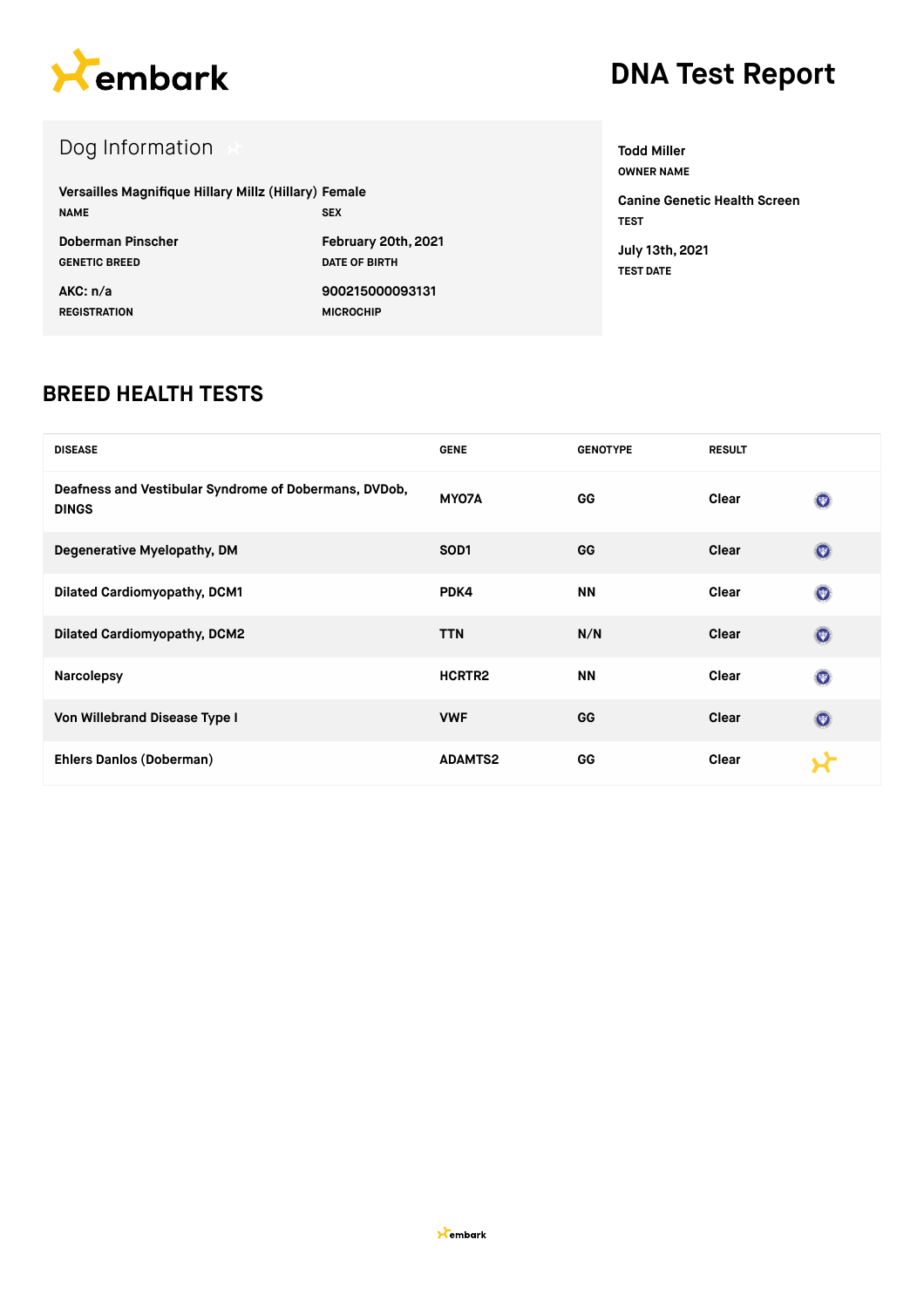

## Dog Information

**Versailles Magnifique Hillary Millz (Hillary) NAME**

#### **INBREEDING AND DIVERSITY**

| <b>Genetic Diversity</b>         | <b>RESULT</b>                 |
|----------------------------------|-------------------------------|
| <b>Coefficient Of Inbreeding</b> | 42%                           |
| <b>MHC Class II - DLA DRB1</b>   | <b>No</b><br><b>Diversity</b> |
| MHC Class II - DLA DQA1 and DQB1 | No<br><b>Diversity</b>        |

**X**embark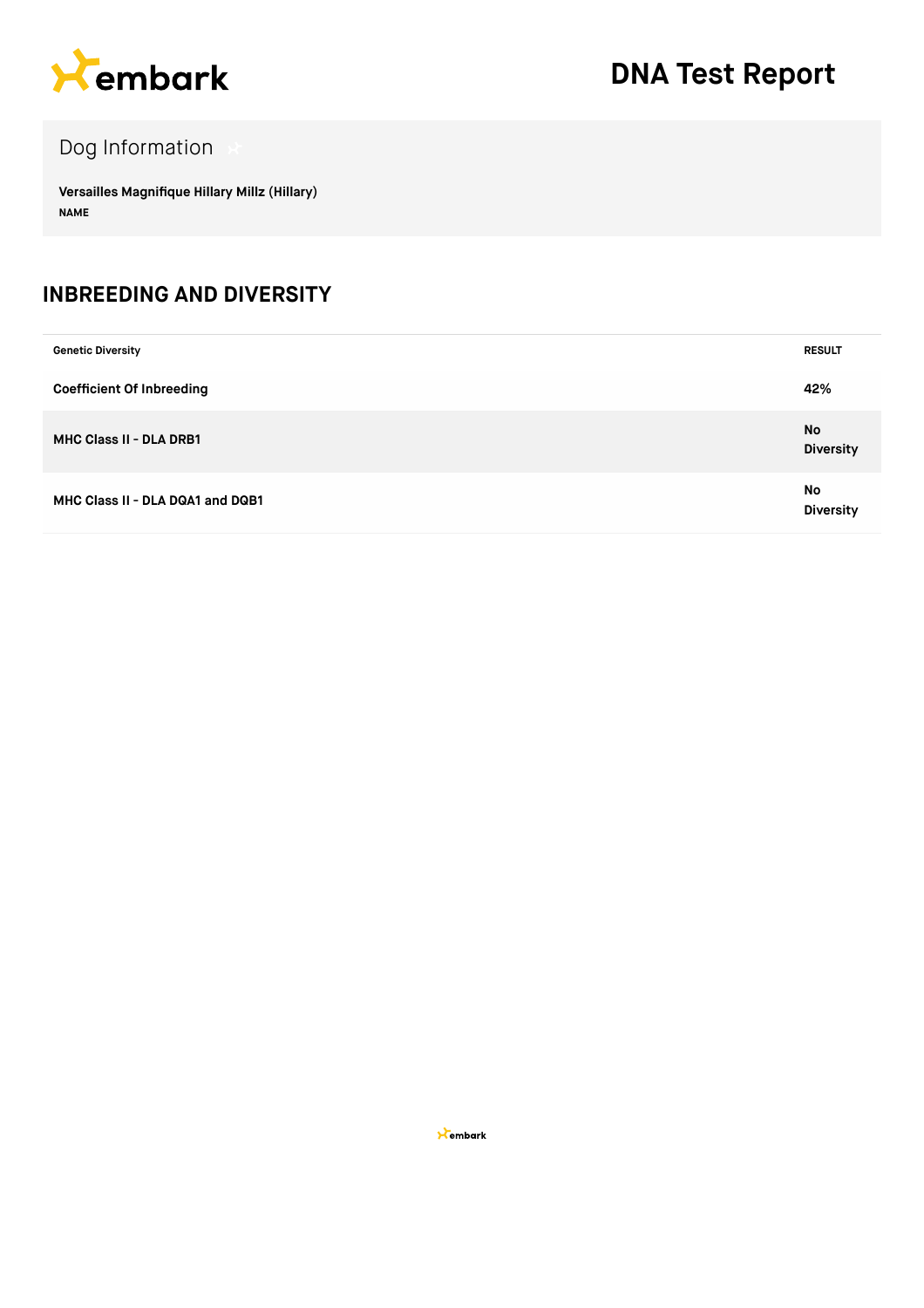

# **DNA Test Report**

## Dog Information

**Versailles Magnifique Hillary Millz (Hillary) NAME**

### **TRAIT TESTS (1/2)**

| <b>Coat Color</b>                  |                                                          | <b>RESULT</b>                       |
|------------------------------------|----------------------------------------------------------|-------------------------------------|
| E Locus (MC1R)                     | No dark mask or grizzle                                  | EE                                  |
| K Locus (CBD103)                   | More likely to have a patterned haircoat                 | k <sup>y</sup> k <sup>y</sup>       |
| <b>Intensity Loci LINKAGE</b>      | Any light hair likely yellow or tan                      | Intermediate<br>Red<br>Pigmentation |
| A Locus (ASIP)                     | Black/Brown and tan coat color pattern                   | $a^{\dagger}a^{\dagger}$            |
| D Locus (MLPH)                     | Dark areas of hair and skin are not lightened            | DD                                  |
| Cocoa (HPS3)                       | No co alleles, not expressed                             | <b>NN</b>                           |
| <b>B Locus (TYRP1)</b>             | Black or gray hair and skin                              | <b>Bb</b>                           |
| Saddle Tan (RALY)                  | Likely saddle tan patterned                              | <b>NI</b>                           |
| S Locus (MITF)                     | Likely to have little to no white in coat                | SS                                  |
| M Locus (PMEL)                     | No merle alleles                                         | mm                                  |
| R Locus (USH2A) LINKAGE            | Likely no impact on coat pattern                         | rr                                  |
| H Locus (Harlequin)                | No harlequin alleles                                     | hh                                  |
| <b>Other Coat Traits</b>           |                                                          | <b>RESULT</b>                       |
| <b>Furnishings (RSPO2) LINKAGE</b> | Likely unfurnished (no mustache, beard, and/or eyebrows) | $\mathbf{II}$                       |
| Coat Length (FGF5)                 | Likely short or mid-length coat                          | GG                                  |
| Shedding (MC5R)                    | Likely light to moderate shedding                        | ΤT                                  |
| Hairlessness (FOXI3) LINKAGE       | Very unlikely to be hairless                             | <b>NN</b>                           |

**K**embark